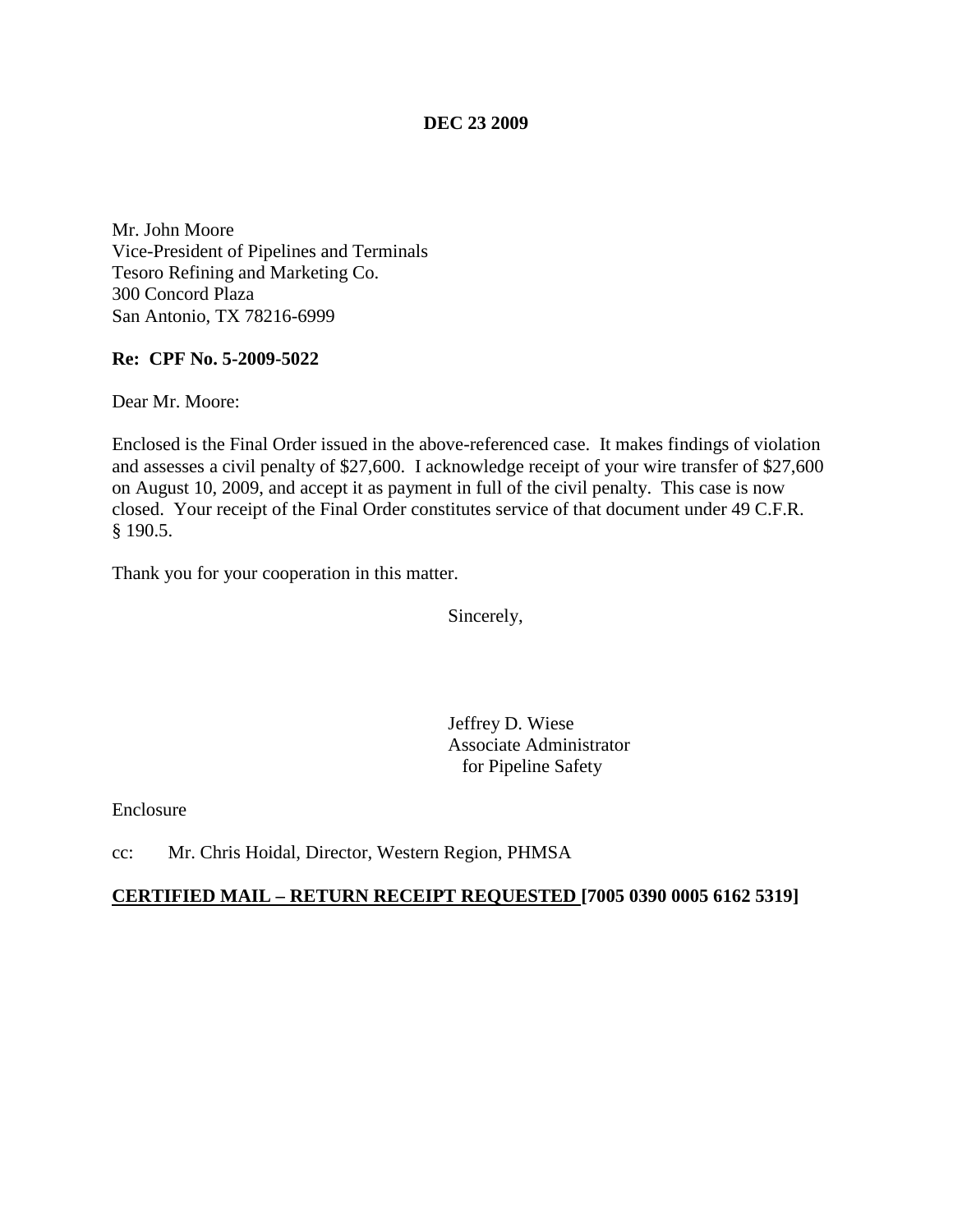## **U.S. DEPARTMENT OF TRANSPORTATION PIPELINE AND HAZARDOUS MATERIALS SAFETY ADMINISTRATION OFFICE OF PIPELINE SAFETY WASHINGTON, D.C. 20590**

**)**

 **)**

 **)**

**In the Matter of )**

**\_\_\_\_\_\_\_\_\_\_\_\_\_\_\_\_\_\_\_\_\_\_\_\_\_\_\_\_\_\_\_\_\_\_\_\_**

**\_\_\_\_\_\_\_\_\_\_\_\_\_\_\_\_\_\_\_\_\_\_\_\_\_\_\_\_\_\_\_\_\_\_\_\_)**

**Respondent. )**

**Tesoro Refining and Marketing Co., ) CPF No. 5-2009-5022**

# **FINAL ORDER**

On January 26 through 30, 2009, pursuant to 49 U.S.C. § 60117, representatives of the Pipeline and Hazardous Materials Safety Administration (PHMSA), Office of Pipeline Safety (OPS), conducted an on-site inspection of Tesoro Refining and Marketing Co.'s (Tesoro or Respondent) Salt Lake City Refinery Pipelines in Salt Lake City, Utah. Respondent operates nineteen (19) miles of pipeline through which it transports crude oil and refined petroleum products.

As a result of the inspection, the Director, Western Region, OPS (Director), issued to Respondent, by letter dated May 27, 2009, a Notice of Probable Violation and Proposed Civil Penalty (Notice). In accordance with 49 C.F.R. § 190.207, the Notice proposed finding that Respondent had violated 49 C.F.R. §§ 195.420 and 195.428, and proposed assessing a civil penalty of \$27,600 for the alleged violations.

Respondent failed to respond within 30 days of receipt of the Notice. Respondent's failure to respond constitutes a waiver of Respondent's right to contest the allegations in the Notice and authorizes the entry of this Final Order.<sup>[1](#page-1-0)</sup> Respondent did not request a hearing and therefore has waived its right to one.

Respondent paid the full proposed civil penalty of \$27,600 on August 10, 2009.

<span id="page-1-0"></span> $1$  On October 14, 2009, the Director, Western Region, OPS sent a letter to Tesoro erroneously indicating that the case was closed. Under 49 C.F.R. § 190.213, however, this case may only be closed by issuance of a final order.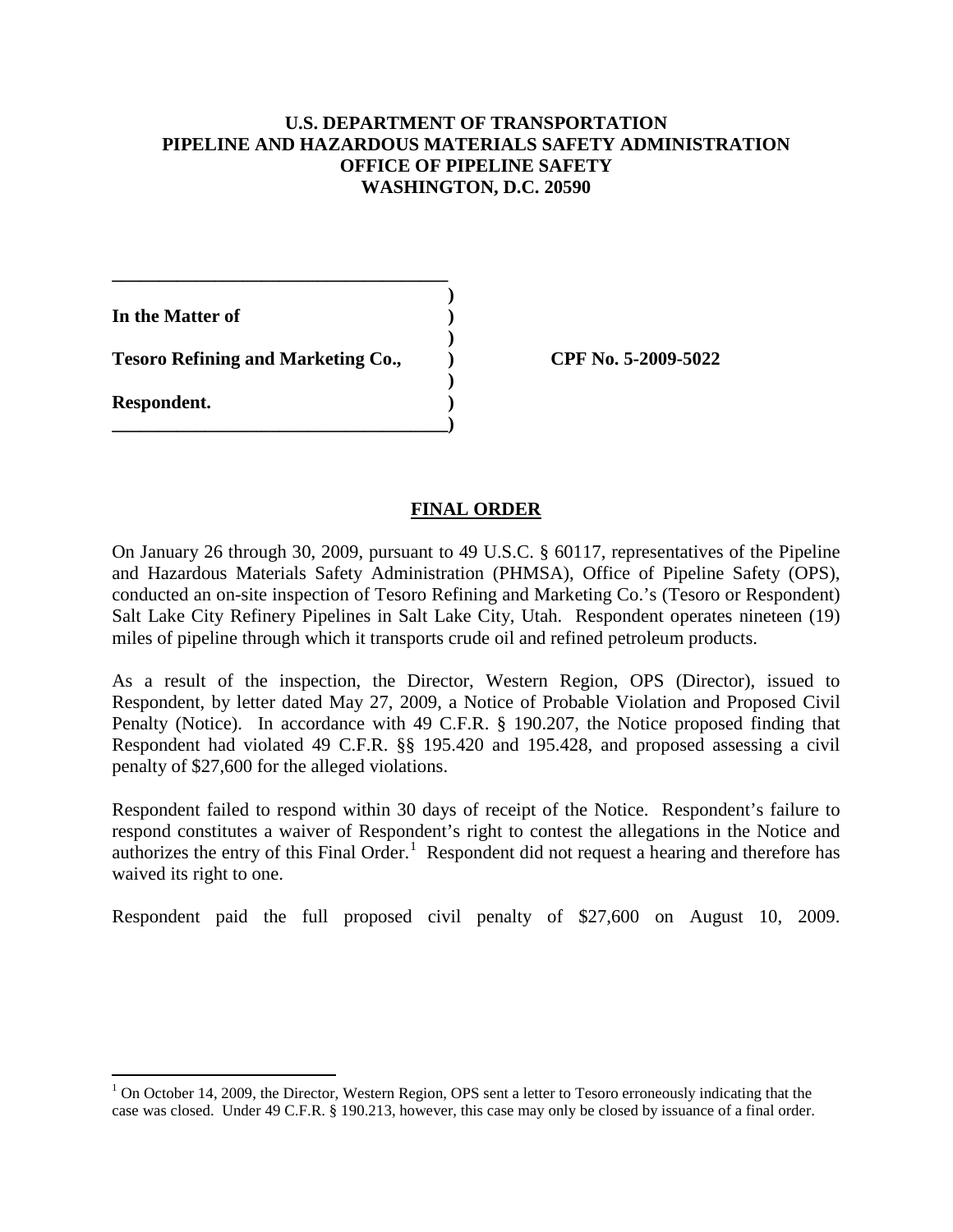#### **FINDINGS OF VIOLATION**

Respondent did not contest the allegations in the Notice that it violated 49 C.F.R. Part 195, as follows:

**Item 1:** The Notice alleged that Respondent violated 49 C.F.R. § 195.420 which states:

## **§ 195.420 Valve maintenance.**

 $(a) \ldots$ (b) Each operator shall, at intervals not exceeding 7 1/2 months, but at least twice each calendar year, inspect each mainline valve to determine that it is functioning properly.  $(c)$  ...

The Notice alleged that Respondent violated 49 C.F.R. § 195.420 by failing to inspect certain mainline valves at intervals not exceeding 7 1/2 months, but at least twice each calendar year. Specifically, Respondent's maintenance records indicated that the inspection interval for eleven (11) mainline valves exceeded 7 ½ months during 2006 and 2007. The following valves were overdue for inspection as follows:

#### A. 25 Days Late

- 1. Valve 912412-3
- 2. Valve 912412-4
- 3. Valve 912412-5
- 4. Valve 912412-6
- 5. Valve 912315-1
- 6. Valve 724614-1
- 7. Valve 133613-1
- B. 60 Days Late
	- 1. Valve 811415-6
	- 2. Valve 811415-8
	- 3. Valve 521414-8
	- 4. Valve 521414-7

Respondent has not disputed this allegation. Accordingly, after considering all the evidence, I find Respondent violated 49 C.F.R. § 195.420 by failing to inspect the abovelisted mainline valves at intervals not exceeding 7 1/2 months, but at least twice each calendar year.

**Item 2:** The Notice alleged that Respondent violated 49 C.F.R. § 195.428 which states: